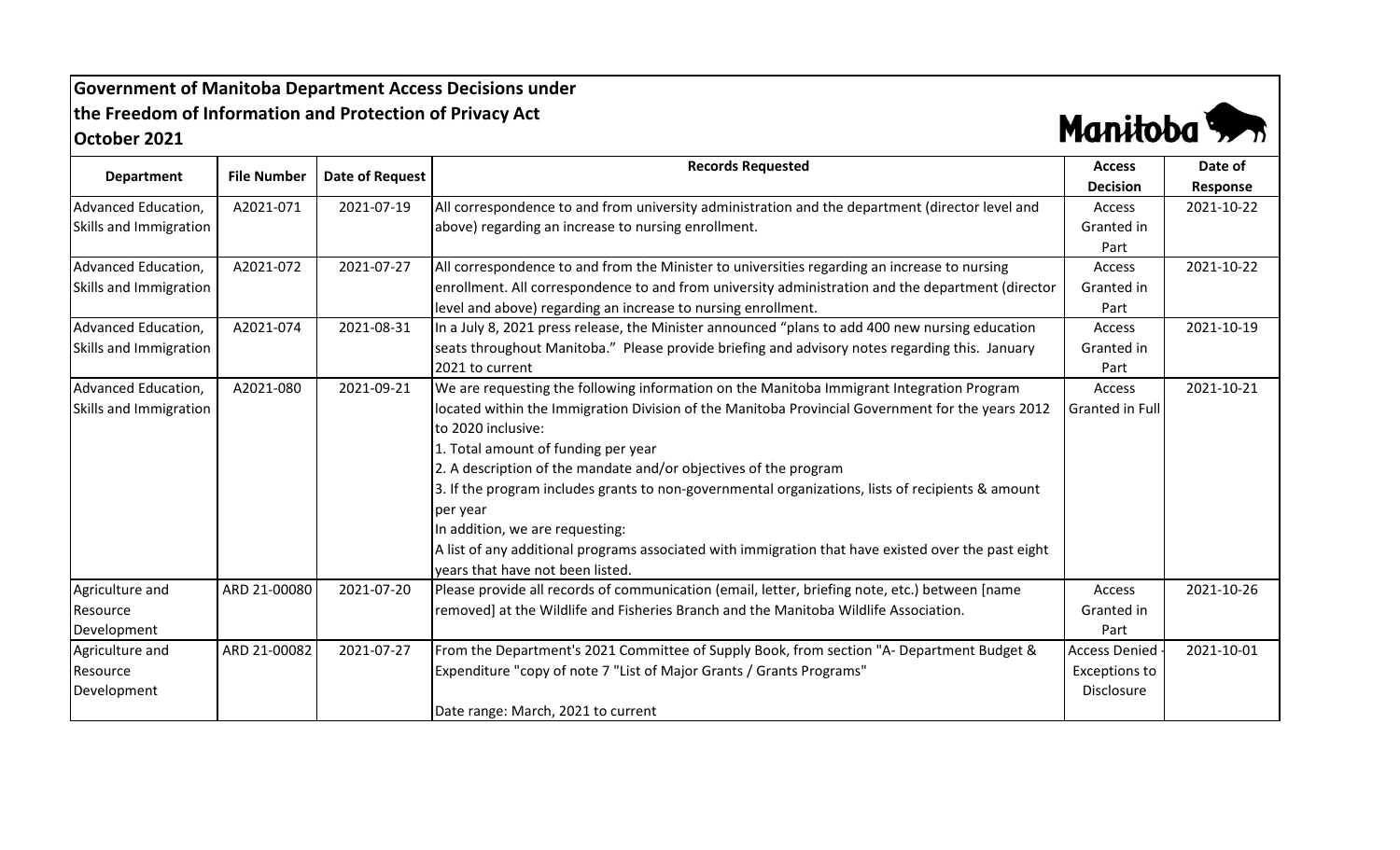| Agriculture and<br>Resource                               | ARD 21-00083 | 2021-07-27 | Briefing and advisory notes regarding drought impact February, 2021 to current.                                                                                                                                            | Access<br>Granted in                                        | 2021-10-14 |
|-----------------------------------------------------------|--------------|------------|----------------------------------------------------------------------------------------------------------------------------------------------------------------------------------------------------------------------------|-------------------------------------------------------------|------------|
| Development<br>Agriculture and<br>Resource<br>Development | ARD 21-00084 | 2021-07-27 | From the department's 2021 Committee of Supply Book, from section "A - Department Budget &<br>Expenditures" copy of note 3 "Department Balanced Scorecard." Date range: March, 2021 to<br>current.                         | Part<br><b>Access Denied</b><br>Exceptions to<br>Disclosure | 2021-10-01 |
| Agriculture and<br>Resource<br>Development                | ARD 21-00085 | 2021-07-27 | From the Department's 2021 Committee of Supply Book, from section "A - Department Budget &<br>Expenditures" copy of note 6 " Summary of Expenditure Adjustment (Detail)."                                                  | <b>Access Denied</b><br>Exceptions to<br>Disclosure         | 2021-10-01 |
| Agriculture and<br>Resource<br>Development                | ARD 21-00087 | 2021-07-28 | From the Department's 2021 Committee of Supply Book, from section "B- Human Resources" copy<br>of note "Staffing Overview." Date range: March, 2021 to current.                                                            | <b>Access Denied</b><br>Exceptions to<br>Disclosure         | 2021-10-01 |
| Agriculture and<br>Resource<br>Development                | ARD 21-00088 | 2021-07-28 | From the Department's 2021 Committee of Supply Book, from section "A - Department Budget &<br>Expenditures" copy of note 8 "List of Major Contracts." Date range: March, 2021 to current.                                  | <b>Access Denied</b><br><b>Exceptions to</b><br>Disclosure  | 2021-10-01 |
| Agriculture and<br>Resource<br>Development                | ARD 21-00089 | 2021-07-28 | From the Department's 2021 Committee of Supply Book, from section "A - Department Budget &<br>Expenditure" copy of note 10 "Department Revenue Summary with variance explanations." Date<br>range: March, 2021 to current. | <b>Access Denied</b><br>Exceptions to<br>Disclosure         | 2021-10-01 |
| Agriculture and<br>Resource<br>Development                | ARD 21-00097 | 2021-08-09 | Correspondence to and from the Minister, to/from representatives of Enbridge Inc. Timeframe:<br>January 2020 to current                                                                                                    | Access<br>Granted in<br>Part                                | 2021-10-07 |
| Agriculture and<br>Resource<br>Development                | ARD 21-00098 | 2021-08-09 | Correspondence to and from the Minister, to/from representatives of Tundra Oil & Gas or<br>Richardson Financial, including correspondence to/from [names removed].<br>Timeframe: January 2020 to current                   | <b>Access Denied</b><br>No Records                          | 2021-10-07 |
| Agriculture and<br>Resource<br>Development                | ARD 21-00100 | 2021-09-01 | Please provide me with the APO investigation regarding [information and names removed].                                                                                                                                    | <b>Access Denied</b><br>Exceptions to<br>Disclosure         | 2021-10-26 |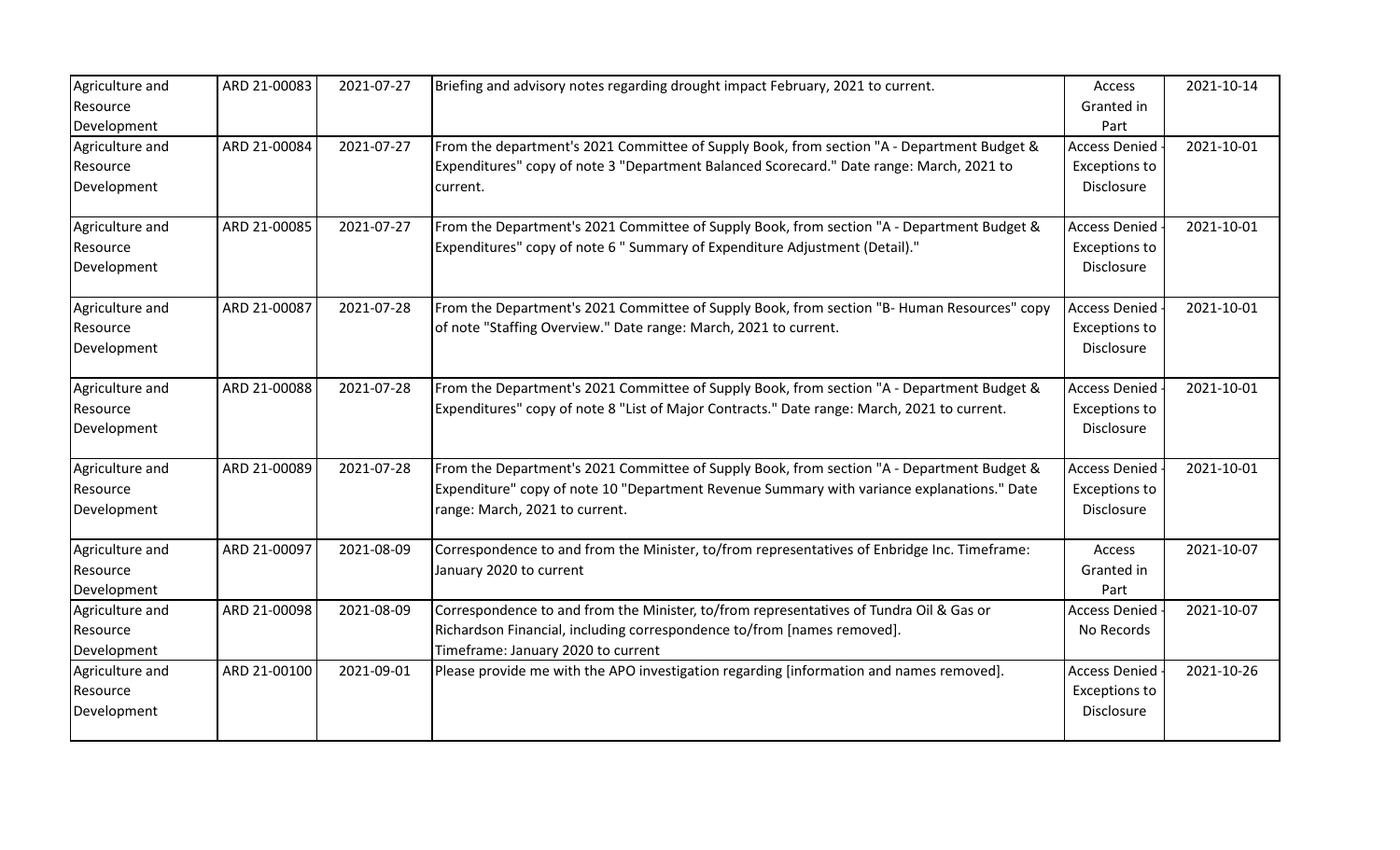| Conservation and | 2021-030  | 2021-03-29 | Briefing and advisory notes regarding partnerships with external organizations and foundations in      | Access               | 2021-10-26 |
|------------------|-----------|------------|--------------------------------------------------------------------------------------------------------|----------------------|------------|
| Climate          |           |            | Manitoba provincial parks since January 1, 2019.                                                       | Granted in           |            |
|                  |           |            |                                                                                                        | Part                 |            |
| Conservation and | 2021-116  | 2021-07-19 | Briefing or advisory notes regarding cosmetic pesitide ban since January 2020.                         | Access               | 2021-10-05 |
| Climate          |           |            |                                                                                                        | Granted in           |            |
|                  |           |            |                                                                                                        | Part                 |            |
| Conservation and | 2021-124  | 2021-07-27 | Copy of the green transport strategy and copy of any briefing and advisory notes.                      | Access               | 2021-10-05 |
| Climate          |           |            |                                                                                                        | Granted in           |            |
|                  |           |            |                                                                                                        | Part                 |            |
| Conservation and | 2021-136  | 2021-09-13 | Fire investigation report for fire [location removed].                                                 | <b>Access Denied</b> | 2021-10-05 |
| Climate          |           |            |                                                                                                        | No Records           |            |
|                  |           |            |                                                                                                        |                      |            |
| Conservation and | 2021-137  | 2021-09-14 | Copy of the sustainability of parks review and any briefing or advisory notes regarding it from        | <b>Access Denied</b> | 2021-10-05 |
| Climate          |           |            | January 2021 to present.                                                                               | No Records           |            |
|                  |           |            |                                                                                                        |                      |            |
| Conservation and | 2021-138  | 2021-10-05 | Please provide records of all laboratory test results/analysis from Victoria Beach, from June 15, 2021 | Access               | 2021-10-20 |
| Climate          |           |            | to October 5, 2021.                                                                                    | Granted in Full      |            |
|                  |           |            |                                                                                                        |                      |            |
| Conservation and | 2021-146  | 2021-10-07 | Any correspondence made to or from the Assistant Director with respect to [address removed].           | <b>Access Denied</b> | 2021-10-26 |
| Climate          |           |            |                                                                                                        | No Records           |            |
|                  |           |            |                                                                                                        |                      |            |
| Economic         | E2021-072 | 2021-08-31 | With regard to the Manitoba Pandemic Sick Leave Program:                                               | Access               | 2021-10-06 |
| Development and  |           |            | * Amount budgeted for the program                                                                      | Granted in Full      |            |
| Jobs             |           |            | Amount spent to date                                                                                   |                      |            |
|                  |           |            | * Number of employers who applied                                                                      |                      |            |
|                  |           |            | * Number approved                                                                                      |                      |            |
|                  |           |            | * Number rejected                                                                                      |                      |            |
|                  |           |            | * Number of employees supported                                                                        |                      |            |
|                  |           |            | Date range: April 1, 2021 to current                                                                   |                      |            |
| Economic         | E2021-073 | 2021-09-15 | For each year from 2013 to current, records with regard to the assessment of Internationally           | <b>Access Denied</b> | 2021-10-15 |
| Development and  |           |            | Educated Nurses, including summarized information with regard to the number of annual                  | Records              |            |
| Jobs             |           |            | applicants, numbers accepted, numbers rejected, numbers declined.                                      | Available in 90      |            |
|                  |           |            |                                                                                                        | days                 |            |
|                  |           |            |                                                                                                        |                      |            |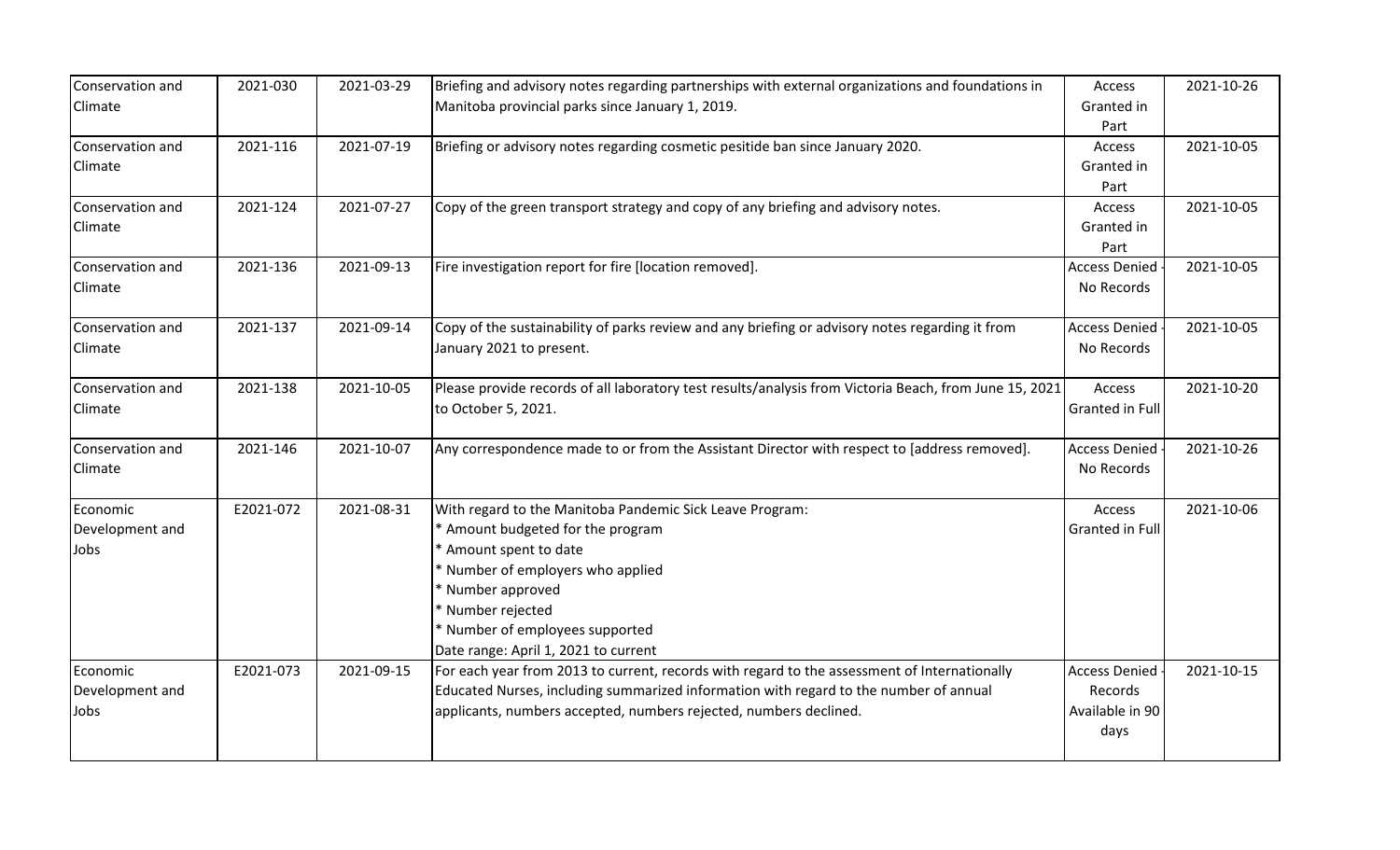| Economic                 | E2021-074    | 2021-09-15 | For each year from 2013 to current, records with regard to the pass/fail rate for Clinical Competency Access Denied -             |                      | 2021-10-15 |
|--------------------------|--------------|------------|-----------------------------------------------------------------------------------------------------------------------------------|----------------------|------------|
| Development and          |              |            | Assessment for Internationally Educated Nurses.                                                                                   | Records              |            |
| Jobs                     |              |            |                                                                                                                                   | Available in 90      |            |
|                          |              |            |                                                                                                                                   | days                 |            |
|                          |              |            |                                                                                                                                   |                      |            |
| Economic                 | E2021-075    | 2021-09-28 | Please provide all signed agreements (or proof of payment) between the Province and Manitoba                                      | Access               | 2021-10-27 |
| Development and          |              |            | Chambers of Commerce to flow the dollars announced by the Province on December 3, 2020 in a                                       | Granted in Full      |            |
| Jobs                     |              |            | press release "to help support and protect local businesses impacted by COVID-19 public health                                    |                      |            |
|                          |              |            | orders, Economic Development and Training Minister Ralph Eichler announced today."                                                |                      |            |
| Economic                 | E2021-077    | 2021-09-28 | Please provide all briefing/advisory material for the Minister on the Province providing financial                                | Access Denied        | 2021-10-27 |
| Development and          |              |            | assistance to the Manitoba Chambers of Commerce.                                                                                  | No Records           |            |
| Jobs                     |              |            |                                                                                                                                   |                      |            |
| Economic                 | E2021-081    | 2021-10-04 | Briefing and advisory notes on apprenticeship ratio since January 1, 2021.                                                        | Access               | 2021-10-28 |
| Development and          |              |            |                                                                                                                                   | Granted in           |            |
| Jobs                     |              |            |                                                                                                                                   | Part                 |            |
| Education                | 2021 - E 160 | 2021-09-14 | All memos and Communication with the Transformation Commission. Date range January 2021 to                                        | <b>Access Denied</b> | 2021-10-14 |
|                          |              |            | current.                                                                                                                          | No Records           |            |
| Education                | 2021 - E 161 | 2021-09-14 | Total cost of the Manitoba Commission on Kindergarten to Grade 12 Education, including any                                        | Access               | 2021-10-14 |
|                          |              |            | advertising and consultant costs. Please break out costs for advertising and consultants. Date range:<br>October 2019 to current. | Granted in Full      |            |
| <b>Executive Council</b> | 20EC-012     | 2021-02-24 | Please provide all cabinet meeting agendas for January and February.                                                              | Access Denied        | 2021-10-18 |
|                          |              |            |                                                                                                                                   | <b>Exceptions to</b> |            |
|                          |              |            |                                                                                                                                   | Disclosure           |            |
|                          |              |            |                                                                                                                                   |                      |            |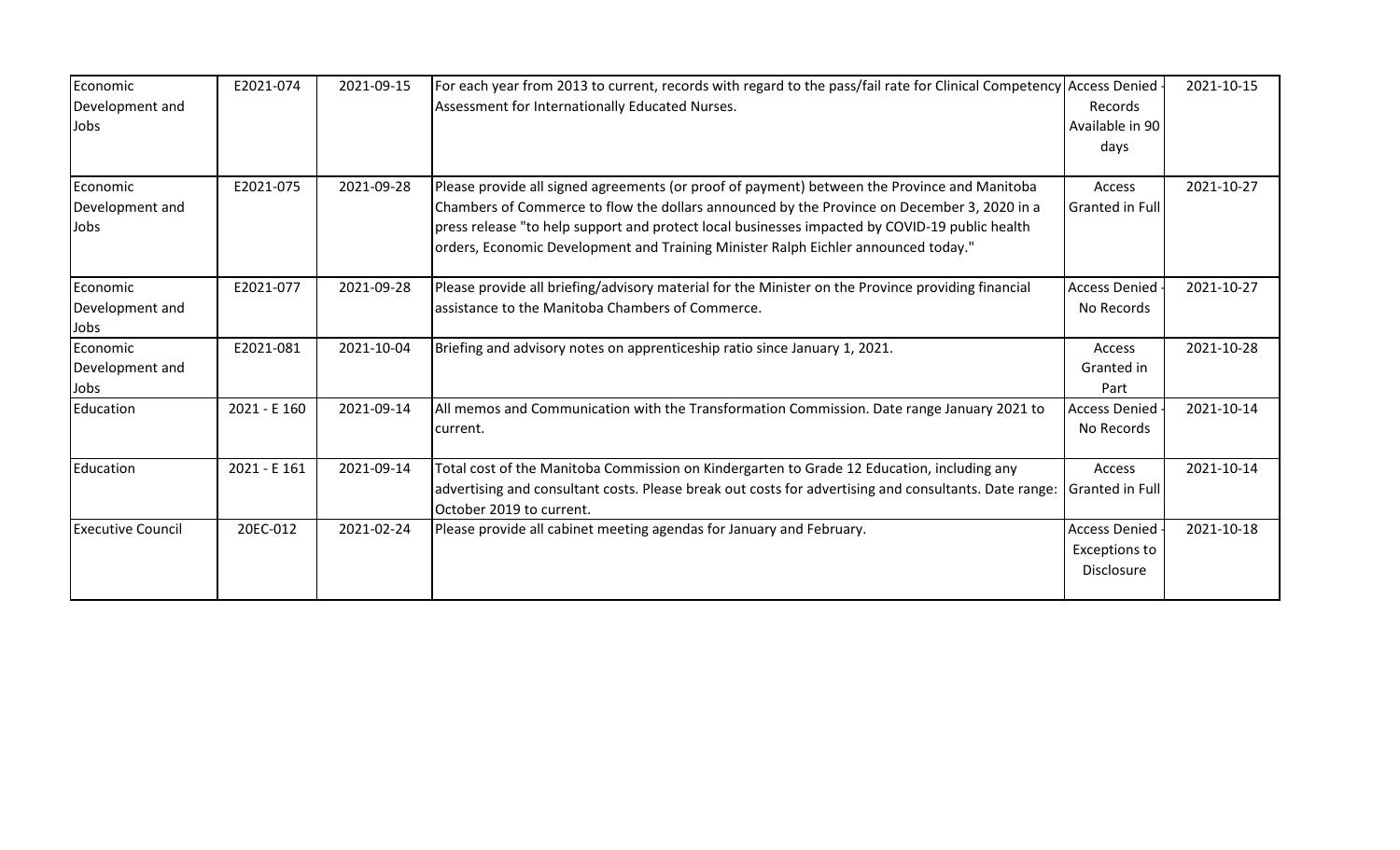| <b>Executive Council</b> | 20EC-034 | 2020-06-09 | Please provide all correspondence, including email, letter, text message, briefing notes, advisories,   | <b>Access Denied</b> | 2021-09-29 |
|--------------------------|----------|------------|---------------------------------------------------------------------------------------------------------|----------------------|------------|
|                          |          |            | or reports between the Chief of Staff to the Premier and Manitoba Hydro.                                | No Records           |            |
|                          |          |            |                                                                                                         |                      |            |
|                          |          |            | Please provide all correspondence, including email, letter, text message, briefing notes, advisories,   |                      |            |
|                          |          |            | or reports between the Chief of Staff to the Premier and Manitoba Public Insurance.                     |                      |            |
|                          |          |            | Please provide all correspondence, including email, letter, text message, briefing notes, advisories,   |                      |            |
|                          |          |            | or reports between the Chief of Staff to the Premier and Manitoba Liquor and Lotteries Corporation.     |                      |            |
|                          |          |            | Timeframe: April 20, 2019 - June 9, 2020                                                                |                      |            |
|                          |          |            |                                                                                                         |                      |            |
|                          |          |            |                                                                                                         |                      |            |
| <b>Executive Council</b> | 20EC-038 | 2021-06-09 | Please provide all briefing notes, reports, advisory material, estimates, proposals, emails, letters,   | <b>Access Denied</b> | 2021-10-15 |
|                          |          |            | and text messages on the decision to provide a direct award contract for \$25,000 to David              | No Records           |            |
|                          |          |            | McLaughlin Consulting, dated February 20, 2020.                                                         |                      |            |
|                          |          |            | Timeframe: October 1, 2019 - March 1, 2020                                                              |                      |            |
| <b>Executive Council</b> | 20EC-042 | 2020-06-15 | Please provide all events/receptions hosted by the Office of Stakeholder Relations. Please include      | <b>Access Denied</b> | 2021-09-29 |
|                          |          |            | the list of invitees to each event. Please provide, for each event/reception, the dollar amount spent.  | No Records           |            |
|                          |          |            | Timeframe: April 1, 2019 - June 15, 2020                                                                |                      |            |
|                          |          |            |                                                                                                         |                      |            |
| <b>Executive Council</b> | 20EC-046 | 2021-06-15 | Please provide all expense claims submitted for the Director of Stakeholder Relations.                  | Access               | 2021-10-15 |
|                          |          |            | Timeframe: January 15, 2020 - June 15, 2020                                                             | Granted in           |            |
|                          |          |            |                                                                                                         | Part                 |            |
| <b>Executive Council</b> | 20EC-048 | 2020-06-15 | Please provide all expense claims submitted for the Manager of Stakeholder Relations.                   | Access               | 2021-10-15 |
|                          |          |            | Timeframe: April 1, 2019 - June 15, 2020                                                                | Granted in           |            |
|                          |          |            |                                                                                                         | Part                 |            |
| <b>Executive Council</b> | 20EC-051 | 2020-06-17 | Please provide all documents which include or contain [email removed].                                  | <b>Access Denied</b> | 2021-09-29 |
|                          |          |            |                                                                                                         | No Records           |            |
|                          |          |            | Timeframe: September 11, 2019 - June 17, 2020                                                           |                      |            |
| <b>Executive Council</b> | 20EC-052 | 2020-06-17 | Please provide all records (including briefing notes, reports, advisory material, estimates, proposals, | <b>Access Denied</b> | 2021-10-15 |
|                          |          |            | emails, letters, and text messages) submitted from David McLaughlin or David McLaughlin                 | No Records           |            |
|                          |          |            | Consulting.                                                                                             |                      |            |
|                          |          |            | Timeframe: September 11, 2019 - June 17, 2020.                                                          |                      |            |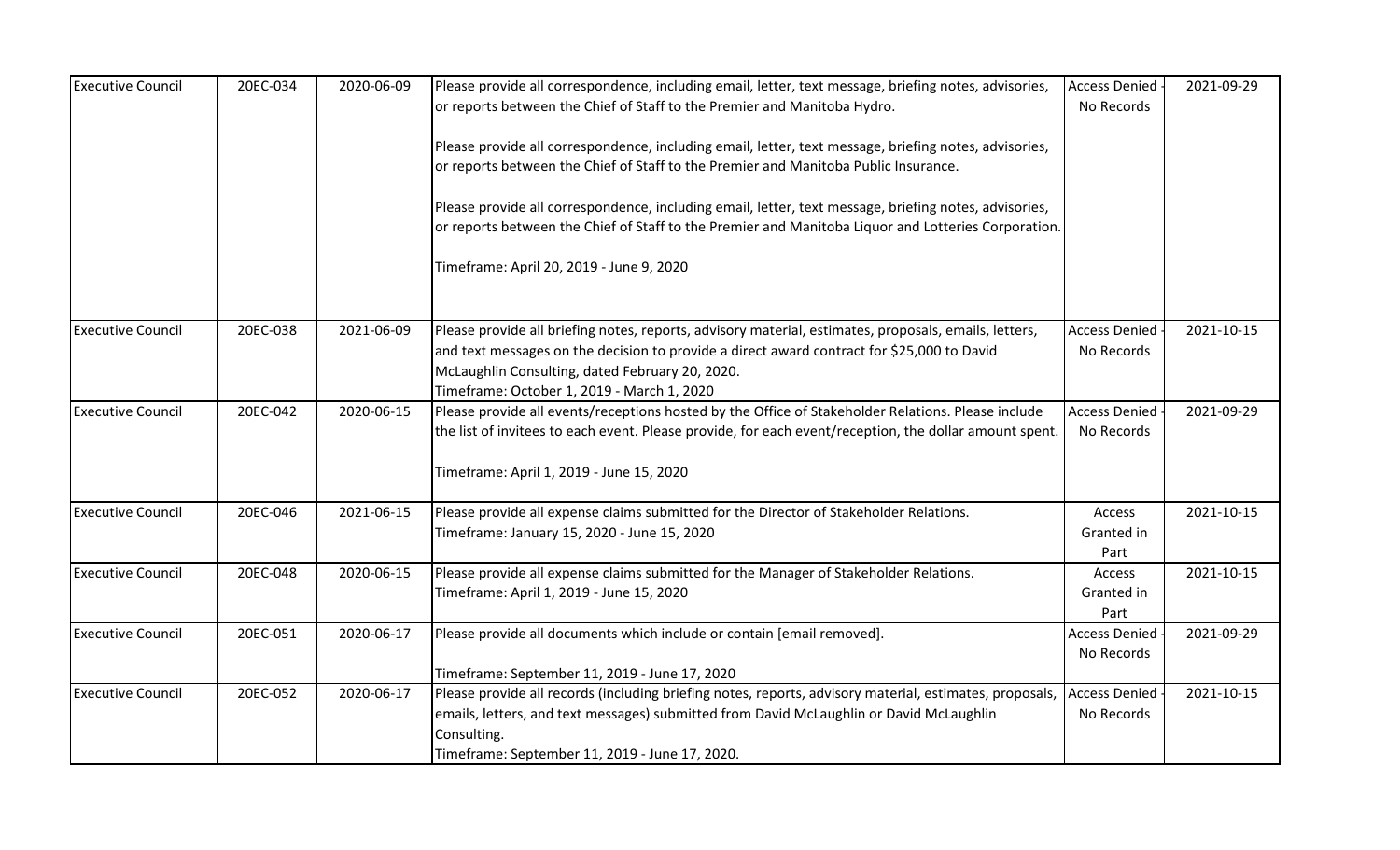| <b>Executive Council</b> | 20EC-060 | 2020-06-30 | Please provide all records or communication which contain 'North American Franchise Sans Group'     | Access               | 2021-09-29 |
|--------------------------|----------|------------|-----------------------------------------------------------------------------------------------------|----------------------|------------|
|                          |          |            | or 'North American Franchise Services Group'.                                                       | Granted in Full      |            |
|                          |          |            |                                                                                                     |                      |            |
|                          |          |            | Time frame: April 1, 2019 to June 30,2020                                                           |                      |            |
| <b>Executive Council</b> | 20EC-063 | 2020-07-02 | Please provide all records of communication between the Premier's Chief of Staff and Michael        | <b>Access Denied</b> | 2021-09-29 |
|                          |          |            | Kowalson.                                                                                           | No Records           |            |
|                          |          |            | Time frame: June 1, 2019 - July 2, 2020                                                             |                      |            |
| <b>Executive Council</b> | 20EC-064 | 2020-07-02 | Please provide all records of communication between the Premier and [name removed].                 | <b>Access Denied</b> | 2021-09-29 |
|                          |          |            |                                                                                                     | <b>Exceptions to</b> |            |
|                          |          |            | Time frame: April 1, 2019 - July 2, 2020                                                            | Disclosure           |            |
|                          |          |            |                                                                                                     |                      |            |
| <b>Executive Council</b> | 20EC-078 | 2020-07-17 | A detailed breakdown of all costs incurred by the public for the premier's trip to Ottawa from June | <b>Access Denied</b> | 2021-10-18 |
|                          |          |            | 29 - July 8.                                                                                        | No Records           |            |
|                          |          |            |                                                                                                     |                      |            |
| <b>Executive Council</b> | 20EC-138 | 2020-12-31 | Please provide all expenses submitted by the Clerk of the Executive Council. Please break down the  | Access               | 2021-10-05 |
|                          |          |            | total expense dollar amount into categories used for tracking such expenses. For each category,     | Granted in Full      |            |
|                          |          |            | please provide the dollar amount.                                                                   |                      |            |
|                          |          |            |                                                                                                     |                      |            |
|                          |          |            | Timeframe: May 1, 2020 - December 31, 2020                                                          |                      |            |
| <b>Executive Council</b> | 21EC-032 | 2021-04-22 | All correspondence to and from Automotive Trades Association and Auto Dealers with the Premier      | Access               | 2021-10-01 |
|                          |          |            | since January 1, 2021.                                                                              | Granted in           |            |
|                          |          |            |                                                                                                     | Part                 |            |
| <b>Executive Council</b> | 21EC-035 | 2021-04-22 | Correspondence between [name removed] and the Clerk of the Executive Council since January          | <b>Access Denied</b> | 2021-10-29 |
|                          |          |            | 2020, until present.                                                                                | <b>Exceptions to</b> |            |
|                          |          |            |                                                                                                     | Disclosure           |            |
|                          |          |            |                                                                                                     |                      |            |
| <b>Executive Council</b> | 21EC-060 | 2021-08-10 | Monthly expense claim including receipts for the Clerk since May, 2020 and a copy of any            | Access               | 2021-10-05 |
|                          |          |            | waivers/exceptions for outside employment.                                                          | Granted in           |            |
|                          |          |            |                                                                                                     | Part                 |            |
|                          |          |            | Time frame: May 01, 2020 to August 06, 2021                                                         |                      |            |
| <b>Executive Council</b> | 21EC-061 | 2021-08-10 | Correspondence to and from the Premier, to/from representatives of Tundra Oil and Gas or            | <b>Access Denied</b> | 2021-10-29 |
|                          |          |            | Richardson Financial, including correspondence to/from [names removed]. Timeframe: January 1,       | No Records           |            |
|                          |          |            | 2020 to August 9, 2021.                                                                             |                      |            |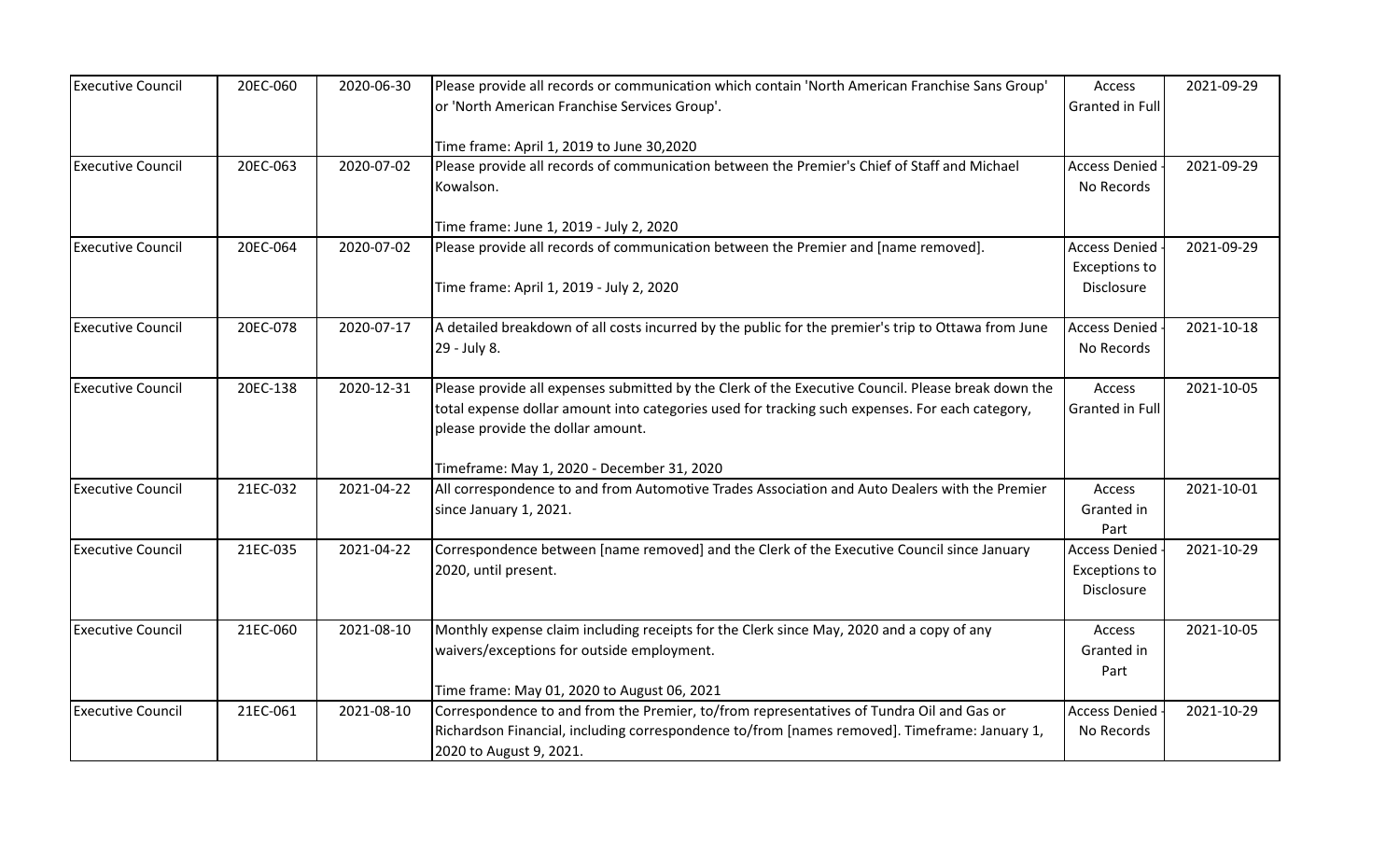| <b>Executive Council</b> | 21EC-065 | 2021-08-31 | I am requesting that Manitoba Premier Pallister show me proof of his double vaccination via SAR-                   | <b>Access Denied</b> | 2021-10-15 |
|--------------------------|----------|------------|--------------------------------------------------------------------------------------------------------------------|----------------------|------------|
|                          |          |            | CoV2 antibody test, included in the report, the name of the doctor and/or technician that                          | No Records           |            |
|                          |          |            | performed the test.                                                                                                |                      |            |
|                          |          |            | Date range; August 27, 2021 to September 3, 2021                                                                   |                      |            |
| <b>Executive Council</b> | 21EC-067 | 2021-08-30 | In December, the clerk was given permission to go to Ottawa. Please provide records relating to that Access Denied |                      | 2021-10-15 |
|                          |          |            | permission.                                                                                                        | No Records           |            |
|                          |          |            | Timeframe: November 01, 2020 to January 31, 2021                                                                   |                      |            |
| <b>Executive Council</b> | 21EC-071 | 2021-09-12 | Copy of former Minister Heather Stefanson's resignation letter from cabinet and any related                        | <b>Access Denied</b> | 2021-09-29 |
|                          |          |            | correspondence with regard to her resignation.                                                                     | <b>Exceptions to</b> |            |
|                          |          |            |                                                                                                                    | Disclosure           |            |
|                          |          |            | Timeframe: August 19, 2021 to September 13, 2021.                                                                  |                      |            |
| <b>Executive Council</b> | 21EC-073 | 2021-09-29 | Please provide all Ministerial Mandate Letters for the Cabinet that was announced January 5, 2021.                 | <b>Access Denied</b> | 2021-10-29 |
|                          |          |            | Timeframe: January 1, 2021 to September 29, 2021.                                                                  | No Records           |            |
|                          |          |            |                                                                                                                    |                      |            |
| <b>Families</b>          | 2021-158 | 2021-05-31 | Details of Single Envelope Funding revenues and expenditures for each of Winnipeg Child and Family                 | Access               | 2021-10-25 |
|                          |          |            | Services (WCFS) and Rural and Northern Services (RNS) for fiscal years 2019-2020 and 2020-2021.                    | Granted in           |            |
|                          |          |            |                                                                                                                    | Part                 |            |
| Families                 | 2021-191 | 2021-07-17 | A copy of any legislation, policy and/or circular from EIA and DHSU which identifies what medical                  | Access               | 2021-10-06 |
|                          |          |            | supplies and/or equipment are covered by the Programs.                                                             | Granted in           |            |
|                          |          |            | A copy of any policy and/or circular which outlines how the Departments determine eligibility                      | Part                 |            |
|                          |          |            | and/or denial of medical supplies and equipment.                                                                   |                      |            |
|                          |          |            | A copy of the standard base Home Care list used as a guide to approve the purchase of medical                      |                      |            |
|                          |          |            | supplies or equipment. Any related policy or circulars which speak to how this guide is used, and                  |                      |            |
|                          |          |            | the approval or denial process for requests.                                                                       |                      |            |
| Families                 | 2021-205 | 2021-07-19 | From the Spring 2021 Housebook, copy of note "1. The Idea Fund Projects - As at December 31,                       | Access               | 2021-10-05 |
|                          |          |            | 2020: under I. Idea Fund Projects.                                                                                 | Granted in           |            |
|                          |          |            |                                                                                                                    | Part                 |            |
| Families                 | 2021-235 | 2021-08-10 | (1) Policies, protocols, guidelines, reports, correspondence and practices (internal and external)                 | Access               | 2021-10-05 |
|                          |          |            | pertaining to birth (maternity) alerts, preceding and relating to the Government of Manitoba's April               | Granted in           |            |
|                          |          |            | 1, 2020 cessation of the birth alert practice in the Province of Manitoba and all the documents                    | Part                 |            |
|                          |          |            | relating to the practice's impact; and, (2) policies, protocols, guidelines, practices and reports                 |                      |            |
|                          |          |            | (internal and external) pertaining to birth alerts after April 21, 2021.                                           |                      |            |
|                          |          |            |                                                                                                                    |                      |            |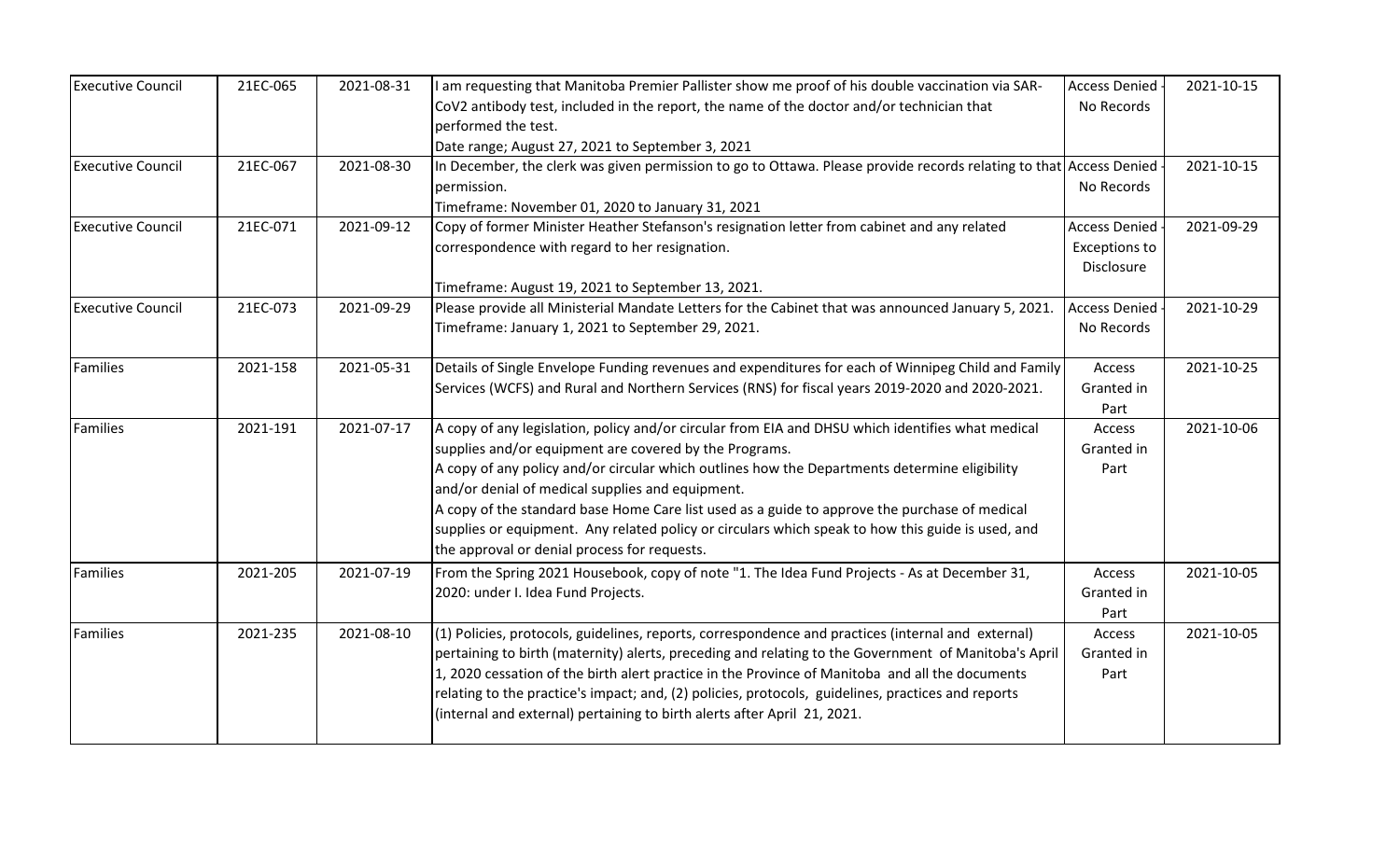| Families        | 2021-237  | 2021-08-11 | All EIA file material including all amounts paid on account of medical expenses, medical equipment      | Access<br>Granted in Full | 2021-10-19 |
|-----------------|-----------|------------|---------------------------------------------------------------------------------------------------------|---------------------------|------------|
|                 |           |            | and other benefits commencing April 2014 to date.                                                       |                           |            |
| <b>Families</b> | 2021-248  | 2021-08-31 | From the Department's 2021 Committee of Supply Book, from section "C-1 b - Agency and                   | Access                    | 2021-10-12 |
|                 |           |            | Accountability Support Unit (AASU)", copy of note "2. Service Purchase Agreements - For-Profit"         | Granted in<br>Part        |            |
| <b>Families</b> | 2021-249  | 2021-08-31 | From the Department's 2021 Committee of Supply Book, from section "C-1 b - Agency and                   | <b>Access</b>             | 2021-10-12 |
|                 |           |            | Accountability Support Unit (AASU)", copy of note "1. Service Purchase Agreements - Not-for-<br>Profit" | Granted in Full           |            |
| Families        | 2021-250  | 2021-08-31 | Copy of the Minister's calendar for May, June and July, 2021.                                           | Access                    | 2021-10-12 |
|                 |           |            |                                                                                                         | Granted in<br>Part        |            |
| Families        | 2021-251  | 2021-08-31 | From the Department's 2021 Committee of Supply Book, from section "C-0 - COVID-19 Response",            | Access                    | 2021-10-12 |
|                 |           |            | copy of note "10. Home Nutrition and Learning Program".                                                 | Granted in                |            |
|                 |           |            |                                                                                                         | Part                      |            |
| <b>Families</b> | 2021-254  | 2021-09-13 | From the Department's 2021 Committee of Supply Book, from section "C-2a - Manitoba                      | Access                    | 2021-10-13 |
|                 |           |            | Development Centre (MDC)" copy of note "1. Cost of Care".                                               | Granted in                |            |
|                 |           |            |                                                                                                         | Part                      |            |
| <b>Families</b> | 2021-255  | 2021-09-13 | Actual cost of the social innovation office in 2019/2020, 2020/2021 and budgeted for 2021/2022.         | Access                    | 2021-10-21 |
|                 |           |            |                                                                                                         | Granted in<br>Part        |            |
| Families        | 2021-256  | 2021-09-14 | Please provide the attachments to the emails provided in response to file 2020-157.                     | <b>Access Denied</b>      | 2021-10-12 |
|                 |           |            |                                                                                                         | Exceptions to             |            |
|                 |           |            |                                                                                                         | Disclosure                |            |
|                 |           |            |                                                                                                         |                           |            |
| <b>Families</b> | 2021-259  | 2021-09-14 | From the Department's 2021 Committee of Supply Book, from section "C-2a - Manitoba                      | Access                    | 2021-10-14 |
|                 |           |            | Development Centre (MDC)" copy of note "3. Pending Class Action Lawsuit - David Weremy".                | Granted in                |            |
|                 |           |            |                                                                                                         | Part                      |            |
| <b>Families</b> | 2021-260  | 2021-09-14 | From the Department's 2021 Committee of Supply Book, from section "C-2b - Adult Disability              | Access                    | 2021-10-14 |
|                 |           |            | Services" copy of note "1. Community Living disability Services (CLDS) Budget".                         | Granted in Full           |            |
| Finance         | 21FIN-089 | 2021-05-13 | Broken out by type of facility (e.g clinics, supersites) and by month since December, 2020 budget       | <b>Access Denied</b>      | 2021-10-19 |
|                 |           |            | and actuals spent for vaccination clinics.                                                              | No Records                |            |
|                 |           |            | Date range: December 1, 2020 to Current                                                                 |                           |            |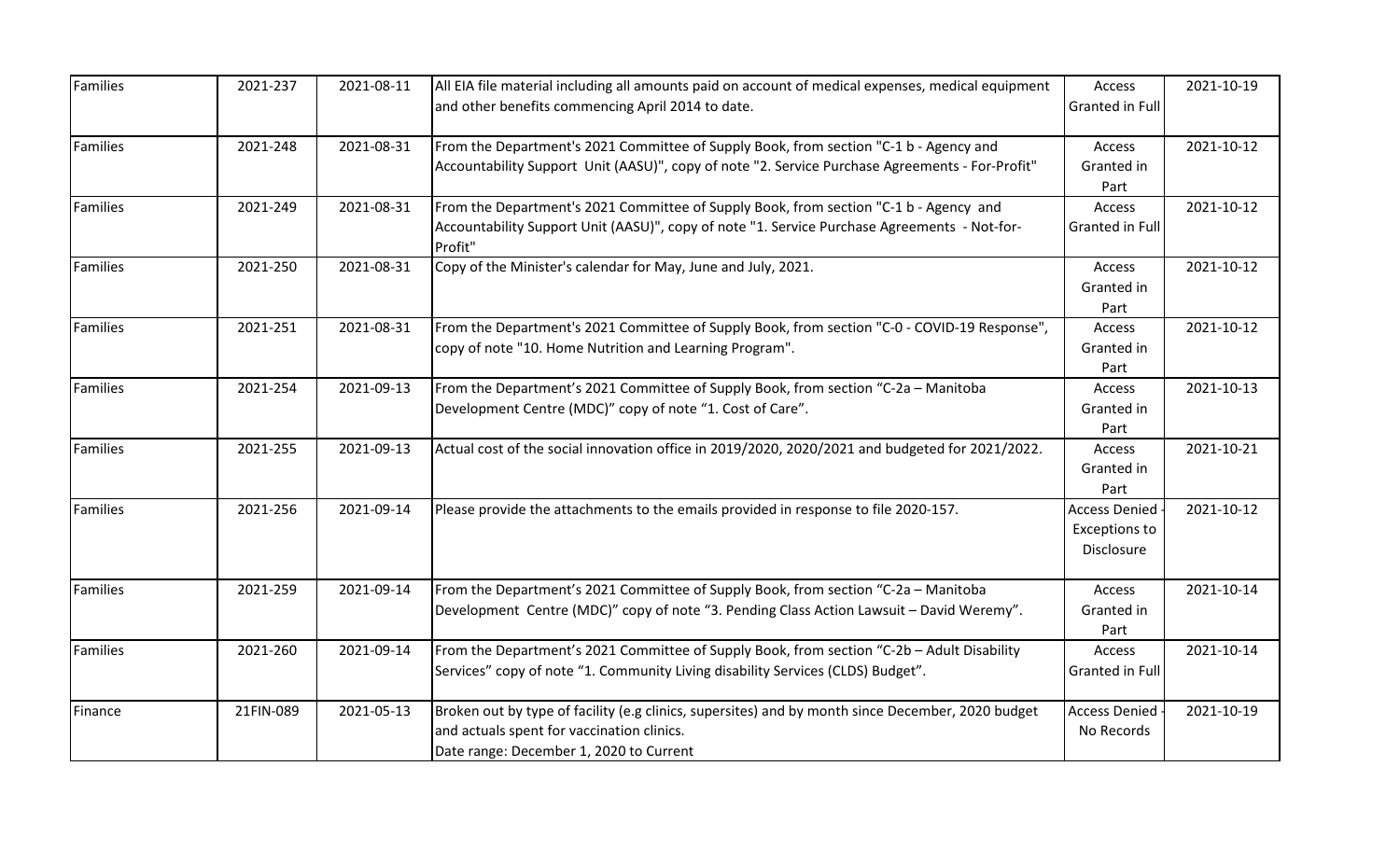| Finance | 21FIN-105 | 2021-05-27 | Requests records on any critical or fatal incidents at any vaccination site. Date range: January 1 to<br>May 1, 2021.                                                                                                                                         | <b>Access Denied</b><br>No Records | 2021-10-13 |
|---------|-----------|------------|---------------------------------------------------------------------------------------------------------------------------------------------------------------------------------------------------------------------------------------------------------------|------------------------------------|------------|
| Finance | 21FIN-110 | 2021-05-28 | From the Spring 2021 Housebook, copy of note "e) Seniors Economic Recovery Credit (SERC)" under<br>1. Index, Good News and COVID-19. Timeframe: March 1, 2021 to May 21, 2021.                                                                                | Access<br>Granted in Full          | 2021-10-26 |
| Finance | 21FIN-115 | 2021-06-09 | As referenced in Budget 2021 on page 40, briefing and advisory notes regarding the pandemic<br>staffing support benefit in the amount of \$10 million.<br>Date range September 2020 to Current                                                                | <b>Access Denied</b><br>No Records | 2021-10-18 |
| Finance | 21FIN-117 | 2021-06-09 | From the Spring 2021 Housebook, copy of note "c) Budget 2021: fiscal and financial overview" under<br>3. Finance Issues.                                                                                                                                      | Access<br>Granted in Full          | 2021-10-26 |
| Finance | 21FIN-148 | 2021-06-18 | As referenced in Budget 2021 on page 91, briefing and advisory notes regarding the Document and<br>Record Management Modernization, and any changes to the management of documents because of<br>its implementation.                                          | <b>Access Denied</b><br>No Records | 2021-10-13 |
| Finance | 21FIN-178 | 2021-07-05 | Please provide all correspondence (letter, email, briefing material, etc) between the appropriate<br>officials in Treasury Board and those at Manitoba Hydro regarding financial forecasts and capital<br>plans.<br>Timeframe: July 01, 2020 to July 05, 2021 | <b>Access Denied</b><br>No Records | 2021-10-18 |
| Finance | 21FIN-197 | 2021-08-05 | Briefing and advisory notes regarding Investor's Group Field and briefing and advisory notes<br>regarding any changes to the management structure or financing of the facility.<br>Timeframe: January 01, 2021 to July 30, 2021                               | <b>Access Denied</b><br>No Records | 2021-10-05 |
| Finance | 21FIN-213 | 2021-09-17 | The number of deaths, by month, that have occurred in Manitoba in the current year 2021.<br>Timeframe: January 1, 2021 to August 31, 2021                                                                                                                     | Access<br>Granted in Full          | 2021-10-14 |
| Finance | 21FIN-214 | 2021-09-22 | Please provide a breakdown of all funds received and allocated as a result of the COVID 19 Response<br>transfer from the Federal government.<br>Time Frame: March 1, 2021 to September 22, 2021"                                                              | Access<br>Granted in Full          | 2021-10-19 |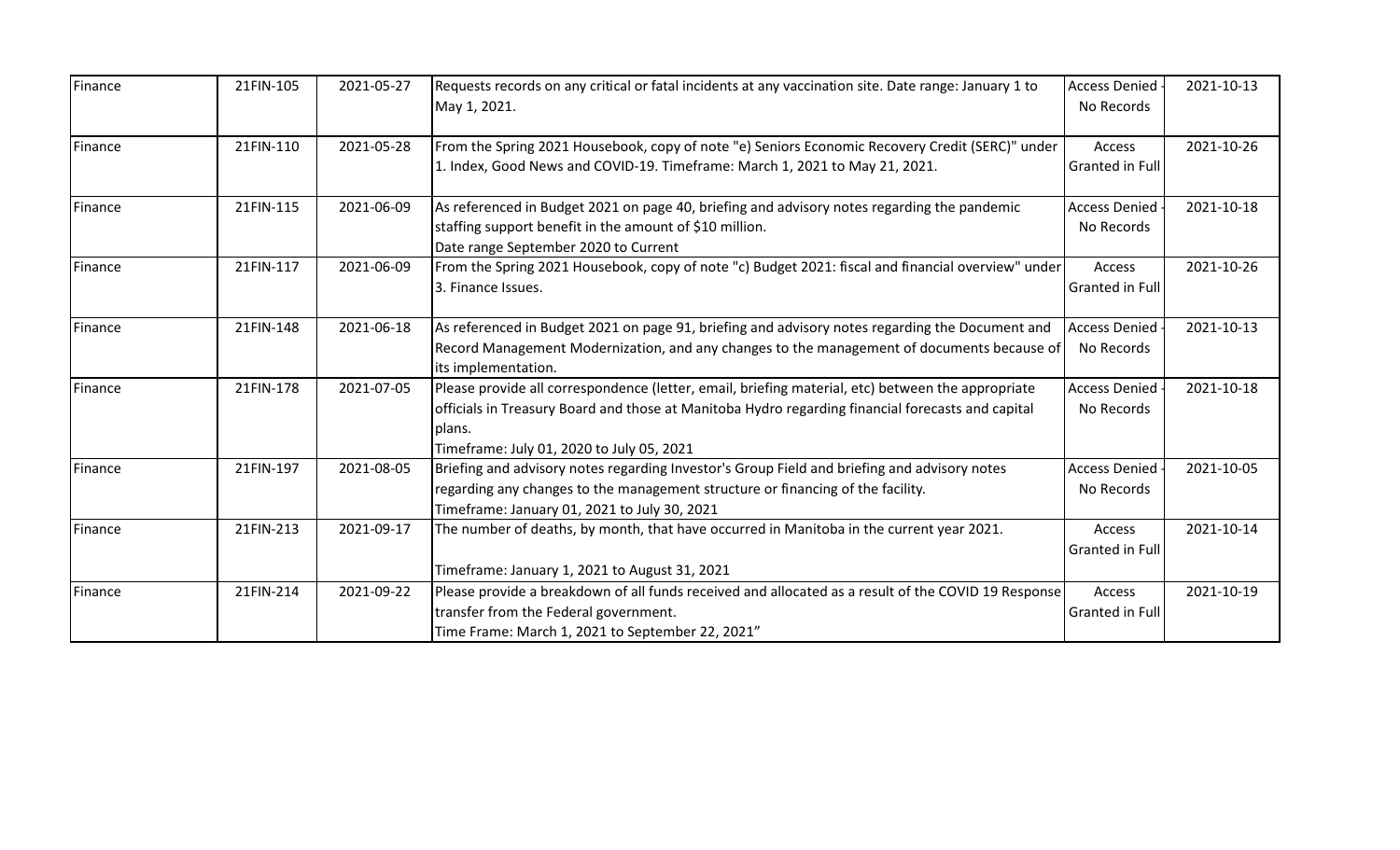| Finance                           | 21LR-026 | 2021-10-13 | A copy of the investigation report (redacted as required by law) in relation to the fatal incident<br>regarding a worker fall at The Rainbow Stage as reported here:<br>https://www.winnipegfreepress.com/local/veteran-crew-member-dies-in-fall-at-rainbow-stage-<br>575482832.html.<br>If there is a further report generated related to this incident, such as administrative penalties<br>assessed or other additional information or results please also consider this a request for that<br>information.               | <b>Access Denied</b><br>No Records  | 2021-10-29 |
|-----------------------------------|----------|------------|------------------------------------------------------------------------------------------------------------------------------------------------------------------------------------------------------------------------------------------------------------------------------------------------------------------------------------------------------------------------------------------------------------------------------------------------------------------------------------------------------------------------------|-------------------------------------|------------|
| <b>Health and Seniors</b><br>Care | 177-21   | 2021-05-03 | From the Spring 2021 House Book, copy of note "Congenital Syphilis and Sexually-Transmitted,<br><b>Blood-Borne Diseases"</b>                                                                                                                                                                                                                                                                                                                                                                                                 | Access<br>Granted in<br>Part        | 2021-10-18 |
| <b>Health and Seniors</b><br>Care | 188-21   | 2021-05-11 | With regard to the health senior leadership council, any agendas, briefing and advisory notes from<br>January 1, 2021 to present.                                                                                                                                                                                                                                                                                                                                                                                            | <b>Access</b><br>Granted in<br>Part | 2021-10-01 |
| <b>Health and Seniors</b><br>Care | 271-21   | 2021-07-28 | Requests access to various records related to vaccination of minors ages 12-18 without parental<br>consent. Date range: October 2019 to present.                                                                                                                                                                                                                                                                                                                                                                             | <b>Access</b><br>Granted in<br>Part | 2021-10-05 |
| <b>Health and Seniors</b><br>Care | 272-21   | 2021-07-28 | Scientific studies and data upon which the Province of Manitoba is relying that demonstrates the<br>following: a) 12-years-old, without parental consent, are cognitively equipped and life-experienced<br>enough to full appreciate the nature and consequences of proposed health treatments, such as<br>COVID-19 vaccines, and are capable of giving informed consent for themselves. b) The cognitive and<br>reasoning abilities of typical 12-year-old is equal to that of an adult.<br>Search timeframe: last 50 years | <b>Access Denied</b><br>No Records  | 2021-10-05 |
| <b>Health and Seniors</b><br>Care | 275-21   | 2021-07-28 | From the Department's 2021/2022 Committee of Supply Books: copy of note B.6 "Vacancies".                                                                                                                                                                                                                                                                                                                                                                                                                                     | Access<br>Granted in Full           | 2021-10-18 |
| <b>Health and Seniors</b><br>Care | 276-21   | 2021-07-28 | From the Department's 2021/2022 Committee of Supply Books: copy of note B.7 "Summary of total<br>department retirements and terminations".                                                                                                                                                                                                                                                                                                                                                                                   | Access<br>Granted in Full           | 2021-10-18 |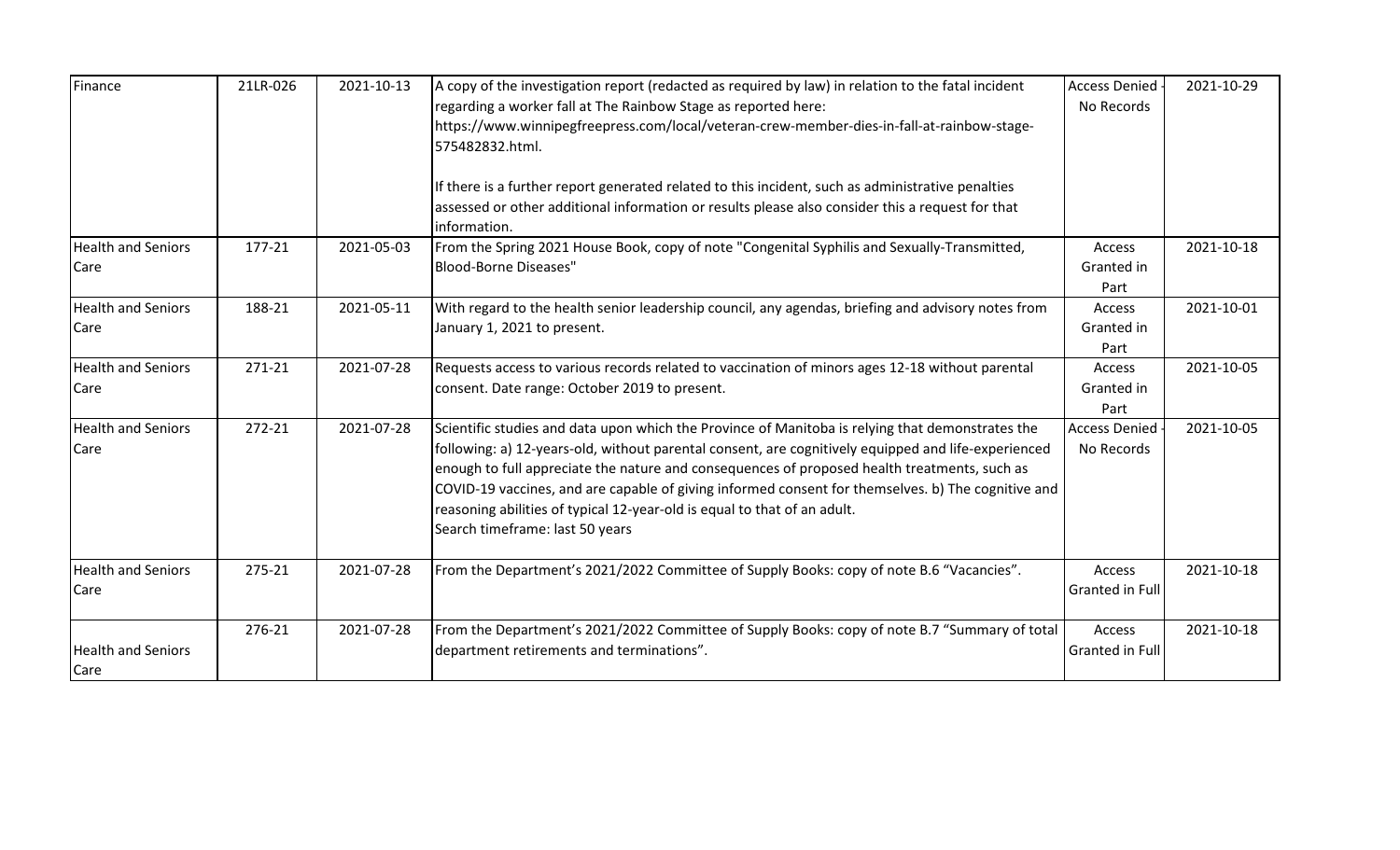| <b>Health and Seniors</b><br>Care | 277-21 | 2021-07-30 | We are requesting data under the Northern Patient Travel Program (NPTP) for expenditures paid by<br>Manitoba Health, Shared Health, or Northern Health region. The following data items requested: 1)<br>Combined total expenditures paid under the program by Manitoba Health, Shared Health, or<br>Northern Health Region; 2) Combined total expenditures paid under the program by Manitoba<br>Health, Shared Health, or Northern Health Region and associated with tariff 5547; 3) The total<br>number of unique patients, number of claims paid, and the number of caregivers for items 1 and 2<br>above. Date range: Past 3 fiscal years. | <b>Access Denied</b><br>No Records | 2021-10-18 |
|-----------------------------------|--------|------------|-------------------------------------------------------------------------------------------------------------------------------------------------------------------------------------------------------------------------------------------------------------------------------------------------------------------------------------------------------------------------------------------------------------------------------------------------------------------------------------------------------------------------------------------------------------------------------------------------------------------------------------------------|------------------------------------|------------|
| <b>Health and Seniors</b><br>Care | 289-21 | 2021-08-10 | A copy of all communication/ correspondence sent out by Manitoba Health and Seniors Care to The<br>College of Physicians & Surgeons of Manitoba regarding any directives which involve the use of<br>ivermectin for the prevention and treatment of coronaviruses. Date range: July 1, 2020 to July 20,<br>2021.                                                                                                                                                                                                                                                                                                                                | <b>Access Denied</b><br>No Records | 2021-10-05 |
| <b>Health and Seniors</b><br>Care | 290-21 | 2021-08-10 | A list of service providers currently involved in managing or maintaining the province's electronic<br>health records (EHR) system, with a description of what service they're providing. Components of<br>the EHR system include, but are not limited to: laboratory information systems, diagnostic imaging<br>repositories, and drug information systems.                                                                                                                                                                                                                                                                                    | Access<br>Granted in Full          | 2021-10-05 |
| <b>Health and Seniors</b><br>Care | 291-21 | 2021-08-10 | A list of IT service providers currently involved in the provision of telehealth services covered by<br>provincial Medicare/ health insurance (e.g. Babylon by TELUS Health, other applications by TELUS<br>Health, Maple, Zoom, Microsoft Teams or other video conferencing or telehealth platforms that the<br>province may be using). Any privacy impact assessments that examine these platforms and were<br>completed by the health ministry between January 1, 2016 and now.                                                                                                                                                              | <b>Access Denied</b><br>No Records | 2021-10-05 |
| <b>Health and Seniors</b><br>Care | 293-21 | 2021-08-10 | A list of all privacy impact assessments completed regarding the province's electronic health records Access Denied<br>(EHR) system, with a brief description of each and the date that they were completed. Timeframe:<br>from the inception of the province's EHR system to present.                                                                                                                                                                                                                                                                                                                                                          | No Records                         | 2021-10-05 |
| <b>Health and Seniors</b><br>Care | 294-21 | 2021-08-10 | Any memos or reports prepared or approved by the department's Chief Privacy Officer regarding<br>telehealth services and any privacy risks associated with them. Timeframe: January 1, 2017 to<br>present.                                                                                                                                                                                                                                                                                                                                                                                                                                      | <b>Access Denied</b><br>No Records | 2021-10-05 |
| <b>Health and Seniors</b><br>Care | 306-12 | 2021-08-17 | To support and justify the decisions and intent of the Provincial Health Orders, for Dr. Brent Roussin,<br>Chief Provincial Public Health Officer, Province of Manitoba please provide: 1) Proof of Education; 2)<br>Proof of Medical certifications and areas of expertise/specialization; 3) Detailed history of medical<br>practice including durations. Date range: August 2021.                                                                                                                                                                                                                                                            | Access<br>Granted in<br>Part       | 2021-10-05 |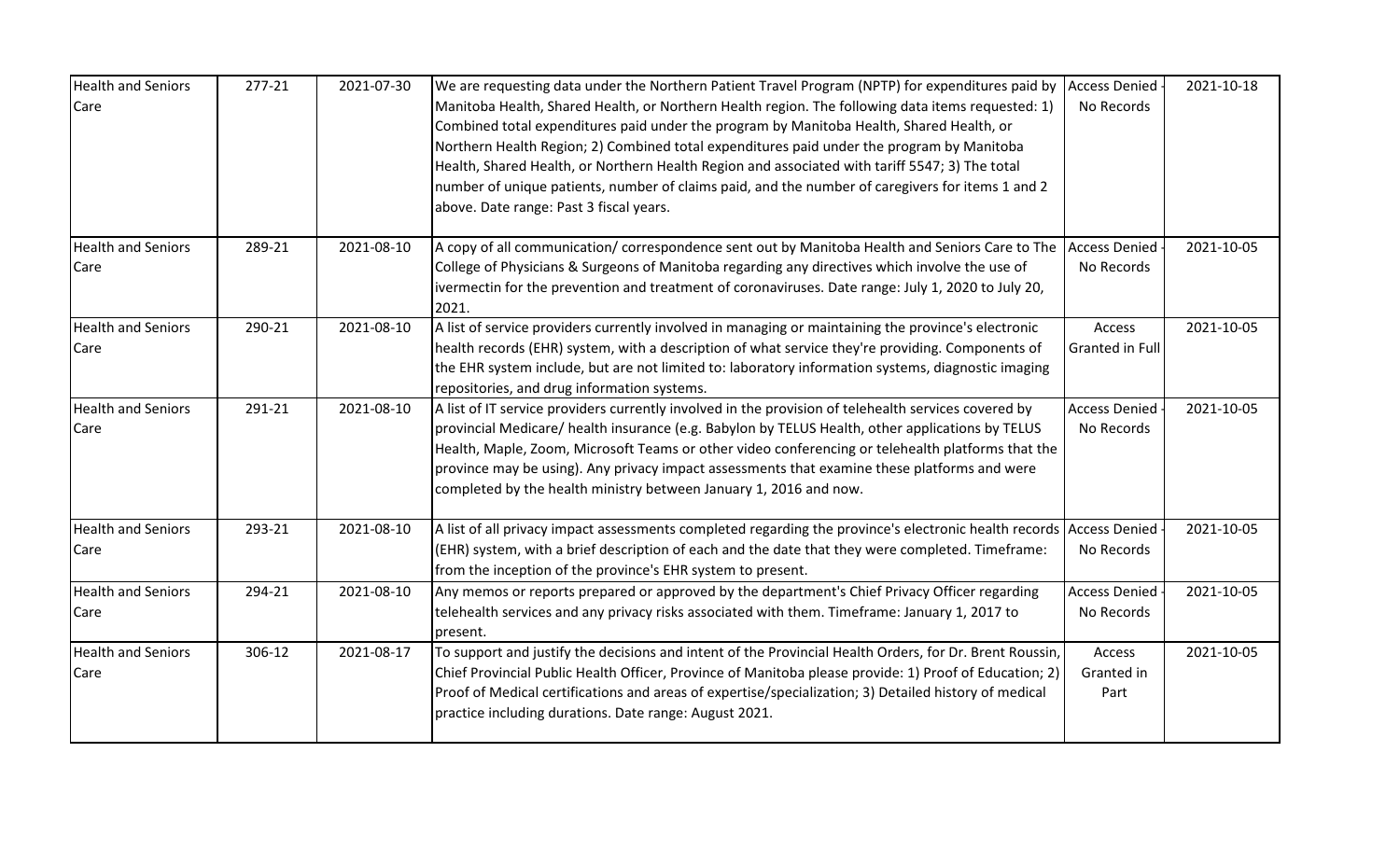| <b>Health and Seniors</b><br>Care                                    | 315-21       | 2021-08-30 | By month, what is the out-of-province billing cost for Manitobans receiving treatment elsewhere.<br>Date range: January 2019 to current.                                                                                                                            | Access<br>Granted in Full          | 2021-10-18 |
|----------------------------------------------------------------------|--------------|------------|---------------------------------------------------------------------------------------------------------------------------------------------------------------------------------------------------------------------------------------------------------------------|------------------------------------|------------|
| <b>Health and Seniors</b><br>Care                                    | 318-21       | 2021-08-30 | A copy of the policy requiring physicians to practice under the centralized referral system. A list by<br>specialty, area of medicine, of all physicians who are practicing within the centralized referral<br>system. Rationale for the operation of this service. | <b>Access Denied</b><br>No Records | 2021-10-05 |
| <b>Health and Seniors</b><br>Care                                    | 319-21       | 2021-08-31 | Copy of all reviews of pandemic response, including but not limited to specific waves of the<br>pandemic or the totality of the pandemic. February 2020 to current.                                                                                                 | <b>Access Denied</b><br>No Records | 2021-10-18 |
| <b>Health and Seniors</b><br>Care                                    | 323-21       | 2021-09-13 | Copy of former Minister Heather Stefanson's resignation letter from cabinet and any related<br>correspondence with regard to her resignation. August 19, 2021 to present.                                                                                           | <b>Access Denied</b><br>No Records | 2021-10-13 |
| <b>Health and Seniors</b><br>Care                                    | 325-21       | 2021-09-13 | Records with regard to the dates of activity of the Incident Command Structure, specifically date of<br>establishment, date of cessation, date of resumption and dates of operation. Date range: March 1,<br>2020 to current.                                       | Access<br><b>Granted in Full</b>   | 2021-10-18 |
| Indigenous<br>Reconciliation and<br><b>Northern Relations</b>        | INR 2020-13  | 2020-07-29 | Archives Fisher River - Fisher Bay                                                                                                                                                                                                                                  | Access<br>Granted in<br>Part       | 2021-10-29 |
| Indigenous<br><b>Reconciliation and</b><br><b>Northern Relations</b> | IRNR 2021-37 | 2021-07-27 | As referenced in the 2019/20 IRNR Annual report: 34 infrastructure audits, and road and safety<br>inspections to assist communities with stewardship of assets in an effective, efficient, and safe<br>manner. Timeline: 2016 - July 27, 2021.                      | Access<br>Granted in<br>Part       | 2021-10-29 |
| Indigenous<br>Reconciliation and<br><b>Northern Relations</b>        | IRNR 2021-42 | 2021-07-30 | Copy of Minister Lagimodiere's calendar with pop-ups since. Timeline: July 14 to July 30, 2021.                                                                                                                                                                     | Access<br>Granted in<br>Part       | 2021-10-12 |
| Infrastructure                                                       | 21-016       | 2021-02-11 | 21-016: "Briefing and advisory notes on the Lake Manitoba and Lake St. Martin Outlet Channel since<br>January 1, 2020."                                                                                                                                             | Access<br>Granted in<br>Part       | 2021-10-06 |
| Infrastructure                                                       | 21-018       | 2021-02-11 | 21-018: "Briefing and advisory notes regarding the design of the Lake MB/Lake St Martin Channel<br>Outlet since August 2020."                                                                                                                                       | Access<br>Granted in<br>Part       | 2021-10-06 |
| Infrastructure                                                       | 21-019       | 2021-02-11 | 21-019: "Briefing and advisory notes regarding the Interlake Reserves Tribal Council report on the<br>basin and design of the project of Lake MB/Lake St. Martin channel."                                                                                          | Access<br>Granted in<br>Part       | 2021-10-06 |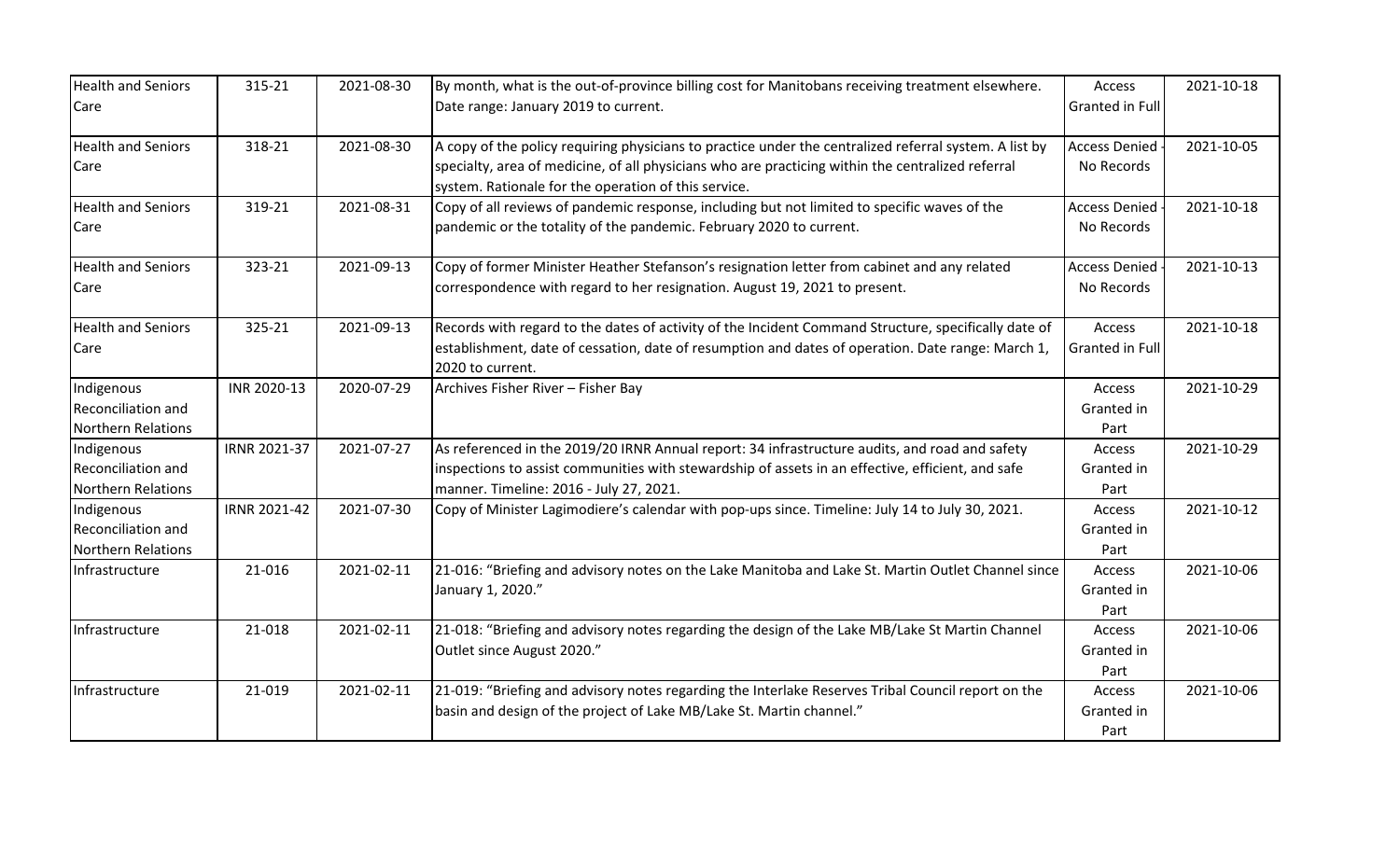| Infrastructure | 21-025 and | 2021-03-16 | Road service, maintenance, upgrade, repair to PR 207 (Deacon Road) between Trans Canada                                                     | Access          | 2021-10-06 |
|----------------|------------|------------|---------------------------------------------------------------------------------------------------------------------------------------------|-----------------|------------|
|                | 025        |            | Highway #1 and Demeyer Road 55N. Date Range: 2019-08-15 to 2019-10-15. All traffic collisions                                               | Granted in Full |            |
|                |            |            | occurring on PR 207 (Deacon Road) between Trans Canada and Demeyer Road 55N. Date range:                                                    |                 |            |
|                |            |            | 2017-09-01 to 2020-09-01.                                                                                                                   |                 |            |
| Infrastructure | 21-037     | 2021-05-24 | "Any records regarding consolidation or closure of regional offices. Date range: September 1, 2020 t                                        | Access          | 2021-10-06 |
|                |            |            | current"                                                                                                                                    | Granted in      |            |
|                |            |            |                                                                                                                                             | Part            |            |
| Infrastructure | 21-065     | 2021-07-28 | From the Department's 2021/22 Committee of Supply Book, from section "A" - Department Budget                                                | Access          | 2021-10-06 |
|                |            |            | and Expenditures" copy of note 4 "Summary Budget with Variance Explanations including the OREs"                                             | Granted in      |            |
|                |            |            | From the Department's 2021/22 Committee of Supply Book, from section "A - Department Budget                                                 | Part            |            |
|                |            |            | and Expenditures" copy of note 7 "List of Major Grants / Grant Programs"                                                                    |                 |            |
|                |            |            | From the Department's 2021/22 Committee of Supply Book, from section "A - Department Budget                                                 |                 |            |
|                |            |            | and Expenditures" copy of note 8 "List of major contracts"                                                                                  |                 |            |
|                |            |            | From the Department's 2021/22 Committee of Supply Book, from section "A - Department Budget                                                 |                 |            |
|                |            |            | and Expenditures" copy of note 10 "Department Revenue Summary with Variance Explanation"                                                    |                 |            |
|                |            |            | From the Department's 2021/22 Committee of Supply Book, from section "B - Human Resources"                                                  |                 |            |
|                |            |            | copy of note "Departmental Organizational Chart"                                                                                            |                 |            |
|                |            |            | From the Department's 2021/22 Committee of Supply Book, from section "B - Human Resources"<br>copy of note 2 "Staffing Overview"            |                 |            |
|                |            |            | From the Department's 2021/22 Committee of Supply Book, from section "C - Other Ministry                                                    |                 |            |
|                |            |            | Issues" copy of note 2 "Highway Carryover"                                                                                                  |                 |            |
|                |            |            | From the Department's 2021/22 Committee of Supply Book, from section "C - Other Ministry<br>Issues" copy of note 1 "Department Restructure" |                 |            |
|                |            |            | From the Department's 2021/22 Committee of Supply Book, from section "B - Human Resources"                                                  |                 |            |
|                |            |            | copy of note 7 "Summary of total department retirements and terminations"                                                                   |                 |            |
|                |            |            | From the Department's 2021/22 Committee of Supply Book, from section "B - Human resources"                                                  |                 |            |
|                |            |            | copy of note 6 "Vacancies"                                                                                                                  |                 |            |
|                |            |            | From the Department's 2021/22 Committee of Supply Book, from section "C" - Other Ministry                                                   |                 |            |
|                |            |            | Issues" copy of note 8 - "Road Improvements in South Western Region"                                                                        |                 |            |
|                |            |            | From the Department's 2021/22 Committee of Supply Book, from section "C" - Other                                                            |                 |            |
|                |            |            |                                                                                                                                             |                 |            |
|                |            |            |                                                                                                                                             |                 |            |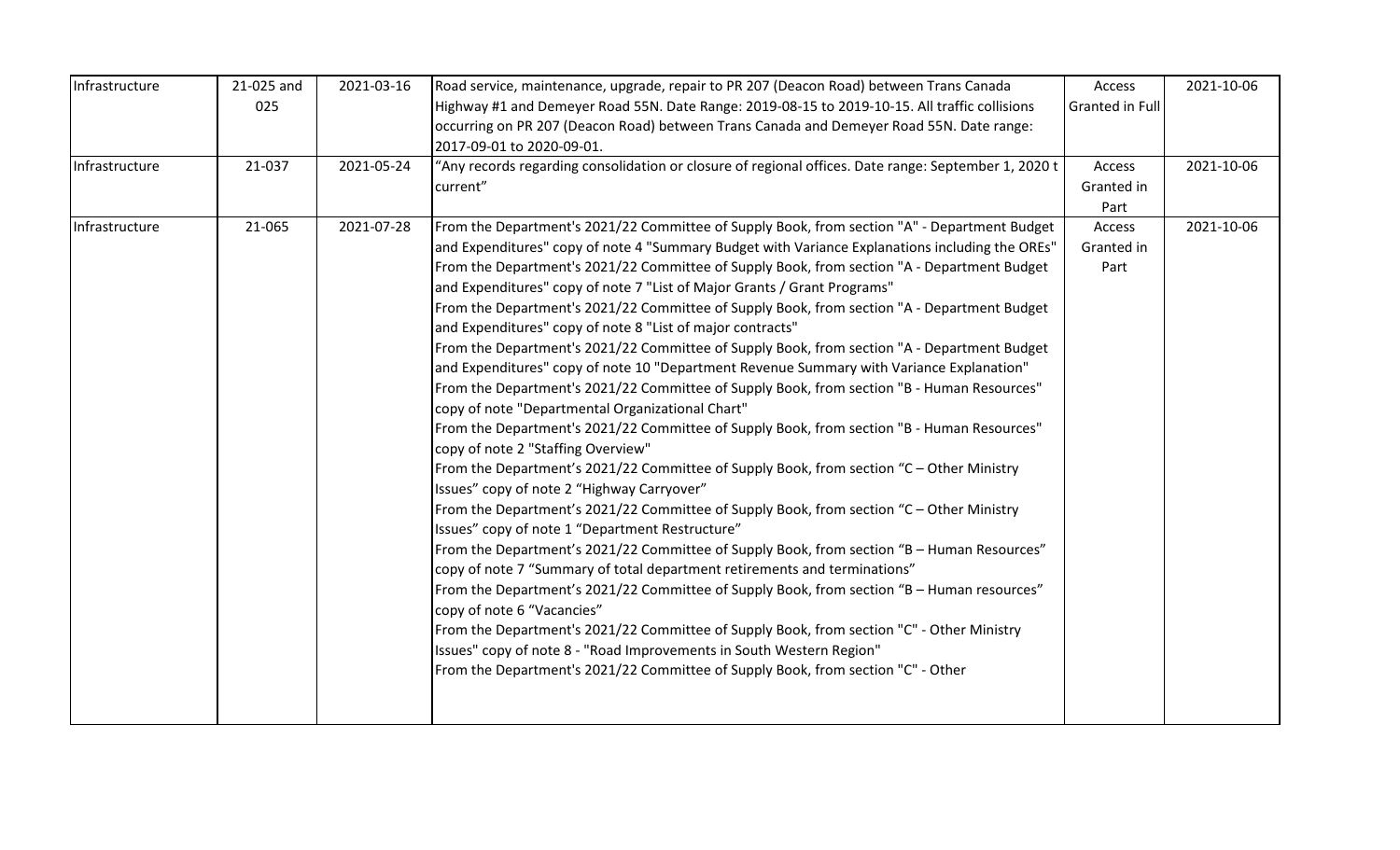| Granted in<br>Part<br><b>Access Denied</b>                                                                  |               |
|-------------------------------------------------------------------------------------------------------------|---------------|
|                                                                                                             |               |
|                                                                                                             |               |
|                                                                                                             |               |
|                                                                                                             |               |
| Exceptions to                                                                                               | 2021-10-01    |
| Disclosure                                                                                                  |               |
| Access                                                                                                      | 2021-10-04    |
| Granted in Full                                                                                             |               |
| Access                                                                                                      | 2021-10-12    |
| Granted in                                                                                                  |               |
| Item: (21 )91-75-221 R. v. Zundel (File and Supplements #2 and 3) at Location: R-11-7-11 Date: 1995<br>Part |               |
| Accession: GR8612. Location codes provided above with sought respective Item names. Time range:             |               |
|                                                                                                             |               |
| Access                                                                                                      | 2021-10-18    |
| <b>Granted in Full</b>                                                                                      |               |
|                                                                                                             |               |
|                                                                                                             |               |
|                                                                                                             |               |
|                                                                                                             |               |
| <b>Access Denied</b>                                                                                        | 2021-10-20    |
| Disclosure                                                                                                  |               |
|                                                                                                             | Exceptions to |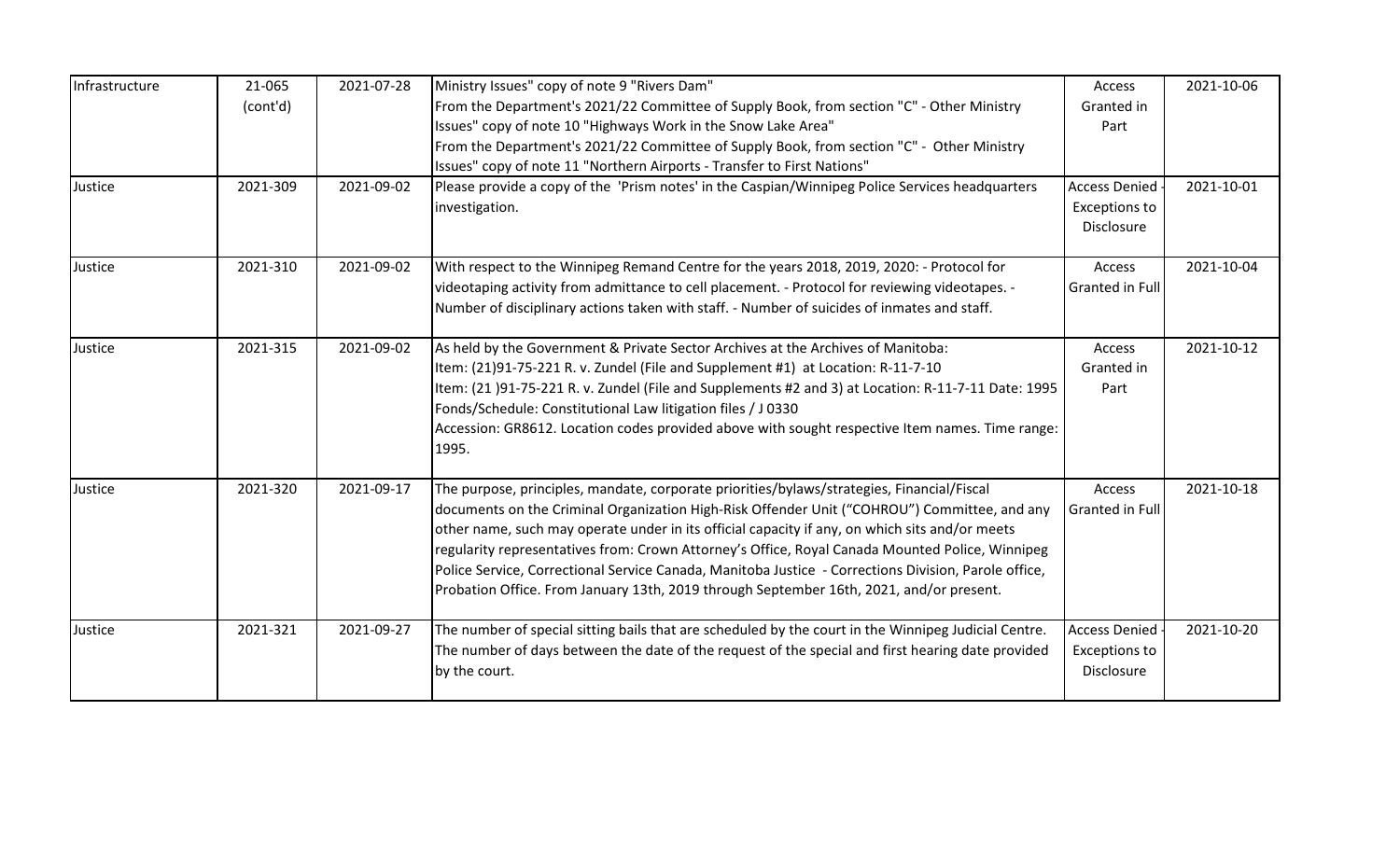| Justice                    | 2021-323    | 2021-09-28 | Please provide the amount of legal fees and disbursements the Government of Manitoba has paid | Access                 | 2021-10-22 |
|----------------------------|-------------|------------|-----------------------------------------------------------------------------------------------|------------------------|------------|
|                            |             |            | to date to Osler, Hoskin & Harcourt LLP for the following:                                    | Granted in Full        |            |
|                            |             |            | 1. Manitoba Court of Queen's Bench File No.(NUMBER);                                          |                        |            |
|                            |             |            | 2. Manitoba Court of Queen's Bench File No. (NUMBER);                                         |                        |            |
|                            |             |            | 3. Court of Appeal File No. (NUMBER)                                                          |                        |            |
|                            |             |            | 4. S.C.C File No. (NUMBER)                                                                    |                        |            |
|                            |             |            | (Interlake Reserves Tribal Inc. et al v. The Government of Manitoba et al litigation).        |                        |            |
|                            |             |            | From January 2018 - Present.                                                                  |                        |            |
| Justice                    | 2021-324    | 2021-09-28 | Please provide the amount of legal fees and disbursements the Government of Manitoba has paid | Access                 | 2021-10-22 |
|                            |             |            | to date to Osler, Hoskin & Harcourt LLP for the following:                                    | <b>Granted in Full</b> |            |
|                            |             |            | 1. Manitoba Court of Queen's Bench File No. (NUMBER)                                          |                        |            |
|                            |             |            | 2. Court of Appeal File No. (NUMBER)                                                          |                        |            |
|                            |             |            | 3. S.C.C File No. (NUMBER) (Manitoba Metis Federation Inc. v Brian Pallister et al)           |                        |            |
|                            |             |            | From January 2018 - Present.                                                                  |                        |            |
| Justice                    | 2021-325    | 2021-09-28 | Request access to all information and data released for Access Request #s 2021-287, 2021-288, | Access                 | 2021-10-08 |
|                            |             |            | 2021-289                                                                                      | Granted in Full        |            |
|                            |             |            |                                                                                               |                        |            |
| <b>Municipal Relations</b> | MR 2021-101 | 2021-10-06 | Copy of Fire Report                                                                           | Access                 | 2021-10-26 |
|                            |             |            |                                                                                               | Granted in             |            |
|                            |             |            |                                                                                               | Part                   |            |
| Municipal Relations        | MR 2021-104 | 2021-10-20 | Copy of Fire Report                                                                           | Access                 | 2021-10-26 |
|                            |             |            |                                                                                               | Granted in             |            |
|                            |             |            |                                                                                               | Part                   |            |
| <b>Municipal Relations</b> | MR 2021-88  | 2021-08-31 | Briefing and Advisory Notes regarding Tax Increment Financing: January 1, 2021 to current.    | Access                 | 2021-10-18 |
|                            |             |            |                                                                                               | Granted in             |            |
|                            |             |            |                                                                                               | Part                   |            |
| <b>Municipal Relations</b> | MR 2021-92  | 2021-09-23 | Copy of Fire Report.                                                                          | Access                 | 2021-10-15 |
|                            |             |            |                                                                                               | Granted in             |            |
|                            |             |            |                                                                                               | Part                   |            |
| <b>Municipal Relations</b> | MR 2021-93  | 2021-10-05 | Copy of Fire Report.                                                                          | Access                 | 2021-10-18 |
|                            |             |            |                                                                                               | Granted in             |            |
|                            |             |            |                                                                                               | Part                   |            |